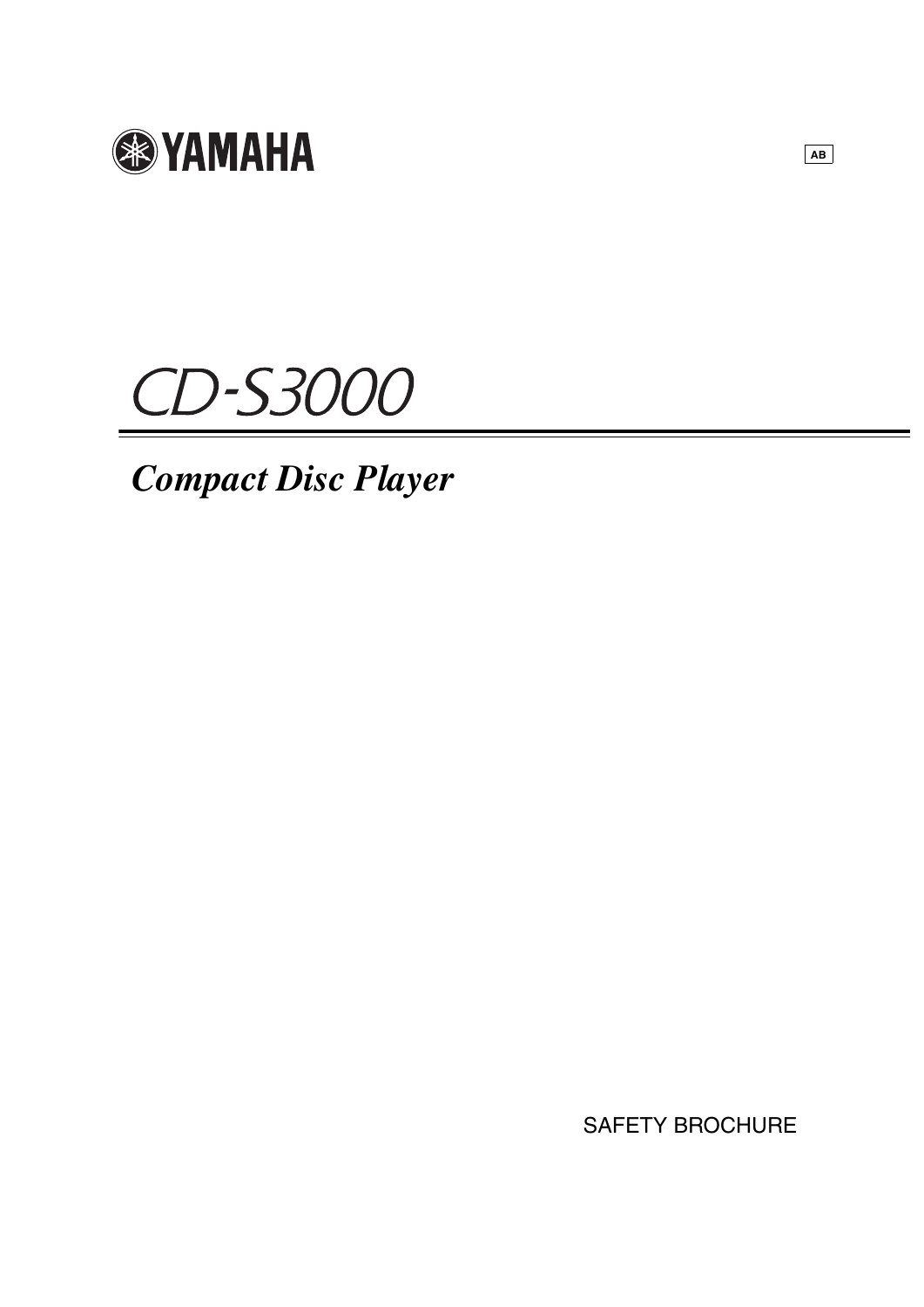## **Caution: Read this before operating your unit.**

- **1** To assure the finest performance, please read this manual carefully. Keep it in a safe place for future reference.
- **2** Install this sound system in a well ventilated, cool, dry, clean place – away from direct sunlight, heat sources, vibration, dust, moisture, and/or cold. For proper ventilation, allow the following minimum clearances.

Top: 10 cm (4 in) Rear: 10 cm (4 in)

- Sides: 10 cm (4 in)
- **3** Locate this unit away from other electrical appliances, motors, or transformers to avoid humming sounds.
- **4** Do not expose this unit to sudden temperature changes from cold to hot, and do not locate this unit in an environment with high humidity (i.e. a room with a humidifier) to prevent condensation inside this unit, which may cause an electrical shock, fire, damage to this unit, and/or personal injury.
- **5** Avoid installing this unit where foreign objects may fall onto this unit and/or this unit may be exposed to liquid dripping or splashing. On the top of this unit, do not place:
	- Other components, as they may cause damage and/or discoloration on the surface of this unit.
	- Burning objects (i.e. candles), as they may cause fire, damage to this unit, and/or personal injury.
	- Containers with liquid in them, as they may fall and liquid may cause electrical shock to the user and/or damage to this unit.
- **6** Do not cover this unit with a newspaper, tablecloth, curtain, etc. in order not to obstruct heat radiation. If the temperature inside this unit rises, it may cause fire, damage to this unit, and/or personal injury.
- **7** Do not plug in this unit to a wall outlet until all connections are complete.
- **8** Do not operate this unit upside-down. It may overheat, possibly causing damage.
- **9** Do not use force on switches, knobs and/or cords.
- **10** When disconnecting the power cable from the wall outlet, grasp the plug; do not pull the cable.
- **11** Do not clean this unit with chemical solvents; this might damage the finish. Use a clean, dry cloth.
- **12** Only voltage specified on this unit must be used. Using this unit with a higher voltage than specified is dangerous and may cause fire, damage to this unit, and/or personal injury. Yamaha will not be held responsible for any damage resulting from use of this unit with a voltage other than specified.
- **13** To prevent damage by lightning, keep the power cord disconnected from a wall outlet or the unit during a lightning storm.
- **14** Do not attempt to modify or fix this unit. Contact qualified Yamaha service personnel when any service is needed. The cabinet should never be opened for any reasons.
- **15** When not planning to use this unit for long periods of time (i.e. vacation), disconnect the AC power plug from the wall outlet.
- **16** Be sure to read the "Troubleshooting" section in the owner's manual on common operating errors before concluding that this unit is faulty.
- **17** Before moving this unit, press STANDBY/ON/OFF downward to turn off this unit and then disconnect the AC power plug from the AC wall outlet.
- **18** Condensation will form when the surrounding temperature changes suddenly. Disconnect the power cable from the outlet, then leave this unit alone.
- **19** When using this unit for a long time, this unit may become warm. Turn the system off, then leave this unit alone for cooling.
- **20** Install this unit near the wall outlet and where the AC power plug can be reached easily.
- **21** The batteries shall not be exposed to excessive heat such as sunshine, fire or the like. When you dispose of batteries, follow your regional regulations.
	- Keep the batteries in a location out of reach of children. Batteries can be dangerous if a child were to put in his or her mouth.
	- If the batteries grow old, the effective operation range of the remote control decreases considerably. If this happens, replace the batteries with new one as soon as possible.
	- Do not use old batteries together with new ones.
	- Do not use different types of batteries (such as alkaline and manganese batteries) together. Read the packaging carefully as these different types of batteries may have the same shape and color.
	- Exhausted batteries may leak. If the batteries have leaked, dispose of them immediately. Avoid touching the leaked material or letting it come into contact with clothing, etc. Clean the battery compartment thoroughly before installing new batteries.
	- If you plan not to use the unit for a long period of time, remove the batteries from the unit. Otherwise, the batteries will wear out, possibly resulting in a leakage of battery liquid that may damage the unit.
	- Do not throw away batteries with general house waste. Dispose of them correctly in accordance with your local regulations.

This unit is not disconnected from the AC power source as long as it is connected to the wall outlet, even if this unit itself is turned off by POWER. In this state, this unit is designed to consume a very small quantity of power.

#### **WARNING**

TO REDUCE THE RISK OF FIRE OR ELECTRIC SHOCK, DO NOT EXPOSE THIS UNIT TO RAIN OR MOISTURE.

#### **CAUTION**

Danger of explosion if battery is incorrectly replaced. Replace only with the same or equivalent type.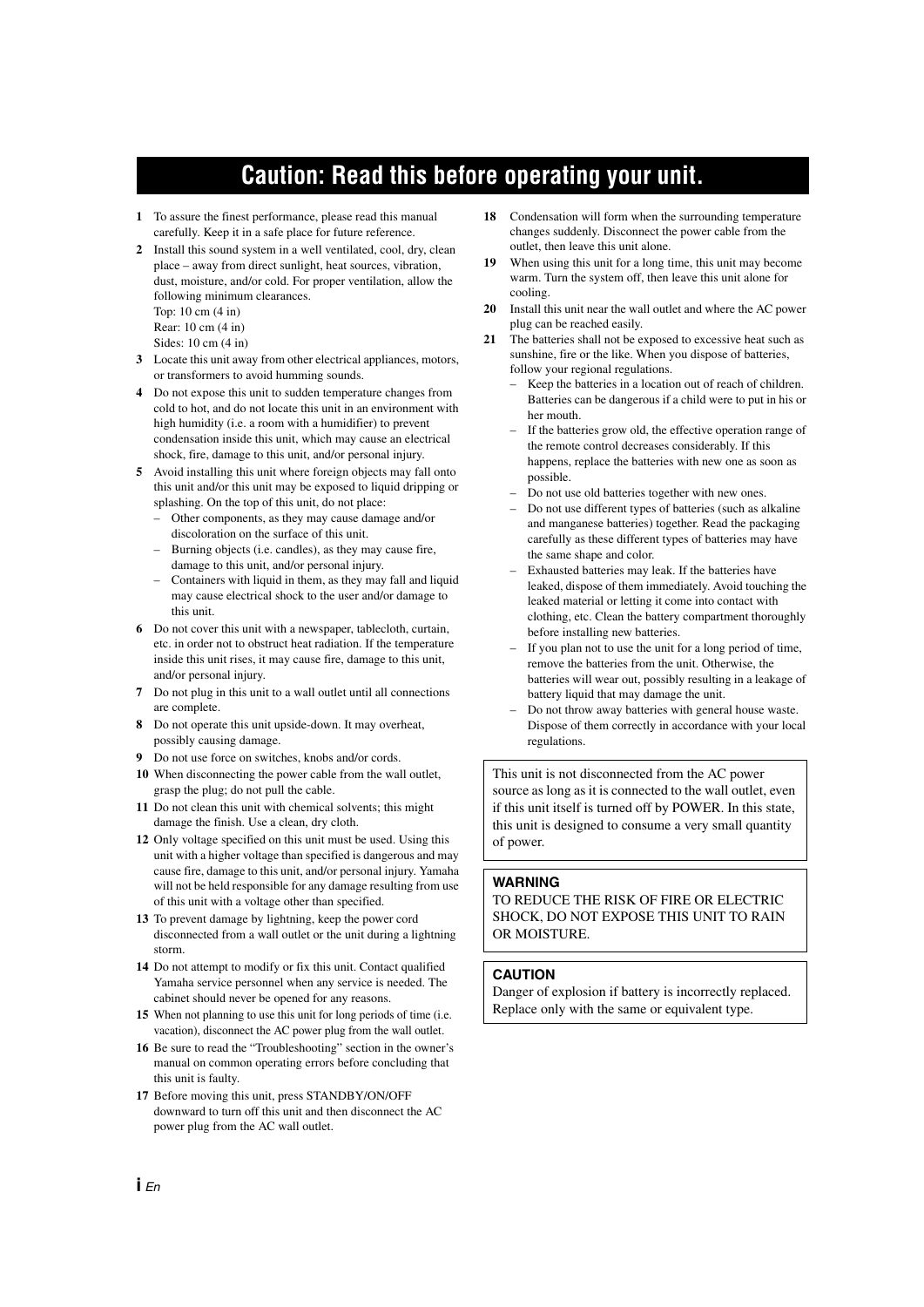#### **Handling the remote control**

- The area between the remote control and this unit must be clear of large obstacles.
- Do not spill water or other liquids on the remote control.
- Do not drop the remote control.
- Do not leave or store the remote control in the following types of conditions:
- places of high humidity, such as near a bath
- places of high temperature, such as near a heater or a stove
- places of extremely low temperatures
- dusty places
- Do not expose the remote control sensor to strong lighting, in particular, an inverter type fluorescent lamp; otherwise, the remote control may not work properly. If necessary, position this unit away from direct lighting.

#### ■ **For U.K. customers**

If the socket outlets in the home are not suitable for the plug supplied with this appliance, it should be cut off and an appropriate 3 pin plug fitted. For details, refer to the instructions described below.

#### П

The plug severed from the mains lead must be destroyed, as a plug with bared flexible cord is hazardous if engaged in a live socket outlet.

#### **Special Instructions for U.K. Model**

#### **IMPORTANT**

THE WIRES IN MAINS LEAD ARE COLOURED IN ACCORDANCE WITH THE FOLLOWING CODE: Blue: NEUTRAL

Brown: LIVE

As the colours of the wires in the mains lead of this apparatus may not correspond with the coloured markings identifying the terminals in your plug, proceed as follows:

The wire which is coloured BLUE must be connected to the terminal which is marked with the letter N or coloured BLACK. The wire which is coloured BROWN must be connected to the terminal which is marked with the letter L or coloured RED.

Make sure that neither core is connected to the earth terminal of the three pin plug.

#### **Information for Users on Collection and Disposal of Old Equipment and Used Batteries**



These symbols on the products, packaging, and/or accompanying documents mean that used electrical and electronic products and batteries should not be mixed with general household waste.



For proper treatment, recovery and recycling of old products and used batteries, please take them to applicable collection points, in accordance with your national legislation and the Directives 2002/96/EC and 2006/66/EC.



By disposing of these products and batteries correctly, you will help to save valuable resources and prevent any potential negative effects on human health and the environment which could otherwise arise from inappropriate waste handling.

For more information about collection and recycling of old products and batteries, please contact your local municipality, your waste disposal service or the point of sale where you purchased the items.

#### **[Information on Disposal in other Countries outside the European Union]**

These symbols are only valid in the European Union. If you wish to discard these items, please contact your local authorities or dealer and ask for the correct method of disposal.

#### **Note for the battery symbol (bottom two symbol examples):**

This symbol might be used in combination with a chemical symbol. In this case it complies with the requirement set by the Directive for the chemical involved.